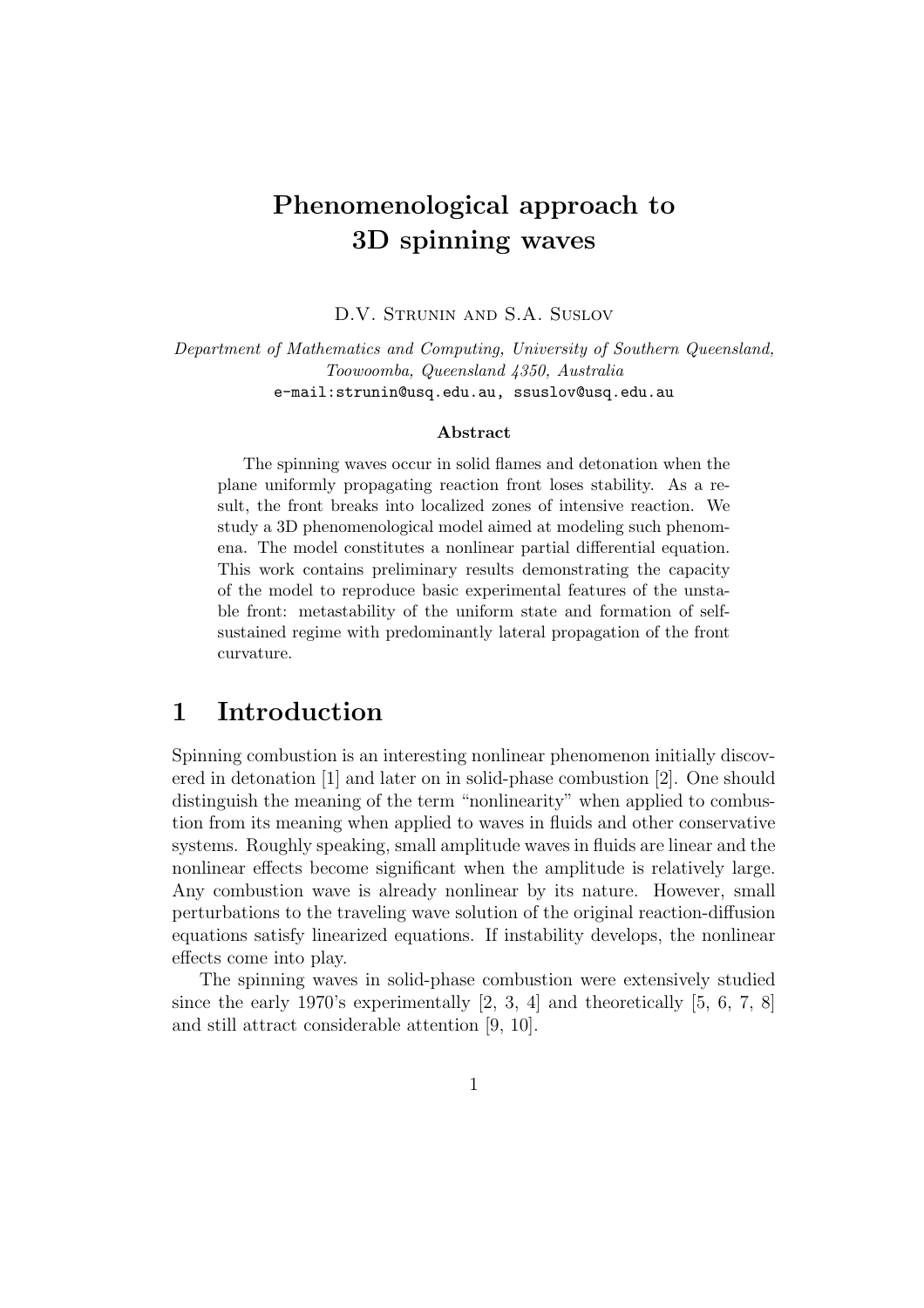In the present paper we model the nonlinear effects with the phenomenological partial differential equation. Previously, a one-dimensional (involving one independent spatial variable) version of the equation was formulated [11]:

$$
\partial_t H = \partial_x^6 H - \partial_x^2 H (\partial_x H)^2 + (\partial_x H)^4, \qquad (1)
$$

where  $H$  is the coordinate of the combustion front which is assumed to be a line separating fresh mixture above it from hot products below. In other words,  $H(x, t)$  is the distance traveled by the front through the reacting mixture, depending on the time  $t$  and coordinate  $x$  transversal to the average propagation.

In deriving model (1) the goal was to reproduce three main qualitative features of the actual process. First, the decay of a front with relatively smooth curvatures. This would correspond to the decay of a front with insufficient initial concentration of energy. Second, the self-sustained nontrivial dynamics of a front with relatively sharp curvatures so that a typical amplitude of the settled curvatures is governed by the equation, not the initial condition. Third, the self-propagating front moving predominantly in lateral direction at any particular moment. These properties are ensured by the dynamical structure of (1): the purely dissipative linear part, nonlinear nature of the source and overall dynamical balance involving all three terms in the right-hand side. equation (1) was shown to give spinning wave solutions corresponding to the front moving around a hollow cylinder with thin walls [11].

#### 2 Three-dimensional model

Here we generalize equation (1) to incorporate the second transversal dimension,  $y$ , in order to model the front propagation through a 3D continuum. With the distance  $H$  measured along the third axis,  $z$ , we aim to obtain a three-dimensional pattern. The generalization is:

$$
\partial_t H = \nabla^6 H - \nabla^2 H (\nabla H)^2 + (\nabla H)^4, \qquad (2)
$$

where

$$
\nabla = \mathbf{i}\,\partial_x + \mathbf{j}\,\partial_y\,.
$$

For simplicity we use a square domain,  $0 < x, y < L$ , corresponding to a rod with a constant square cross section. When running numerical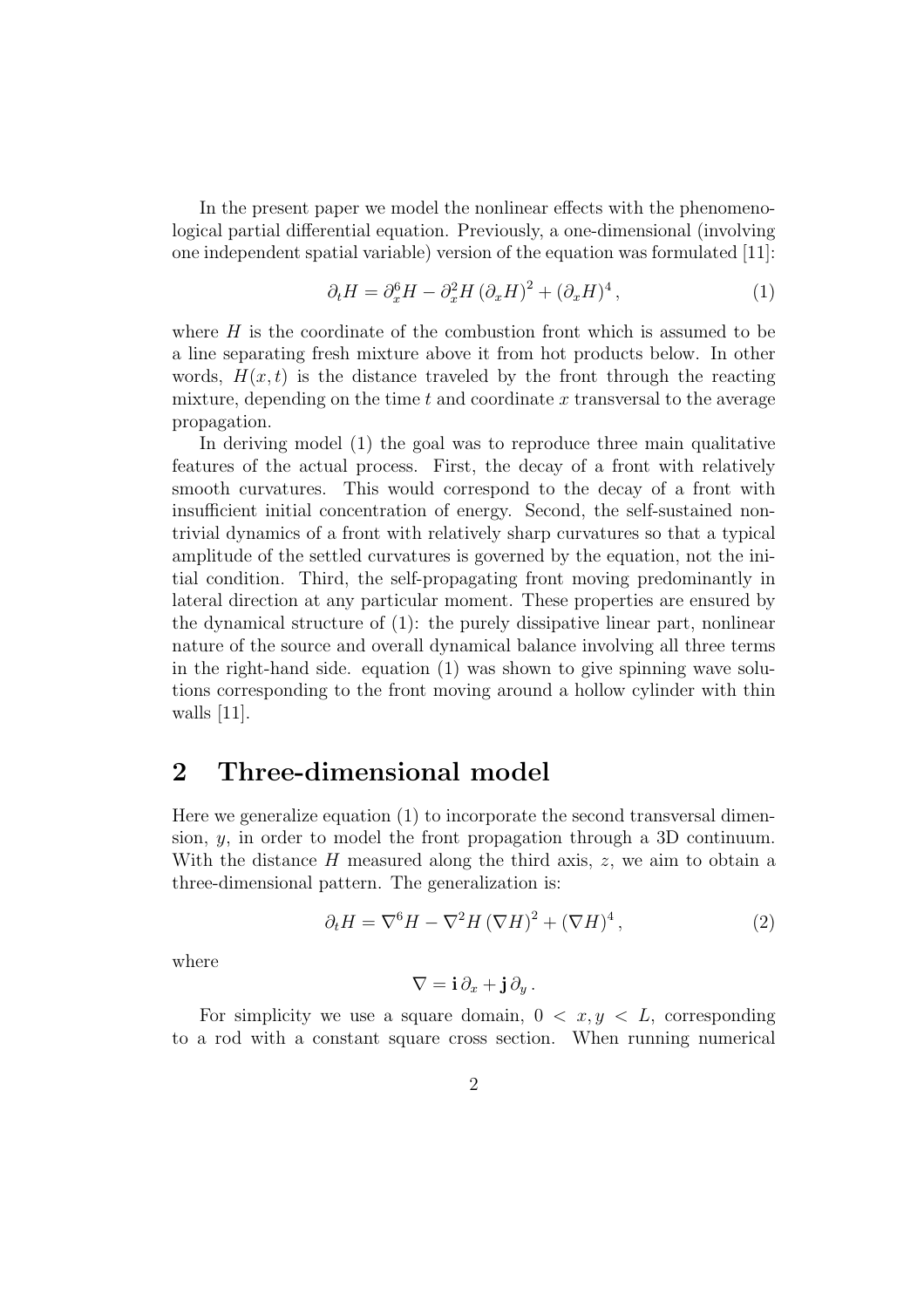experiments we found it convenient to use a modified form of equation (2) with some arbitrary positive coefficients included in each term in the righthand side:

$$
\partial_t H = a \nabla^6 H - b \nabla^2 H (\nabla H)^2 + c (\nabla H)^4. \tag{3}
$$

Equation (2) is transformed into (3) by rescaling  $H$ , t and the spatial coordinates. In Cartesian coordinates (3) has the form

$$
\partial_t H = a \left( \partial_x^6 H + 3 \partial_x^4 \partial_y^2 H + 3 \partial_x^2 \partial_y^4 H + \partial_y^6 H \right) \qquad \text{dissipation}
$$

$$
- b \left( \partial_x^2 H + \partial_y^2 H \right) \left[ (\partial_x H)^2 + (\partial_y H)^2 \right] \qquad \text{source}
$$
(4)

+ 
$$
c [(\partial_x H)^4 + 2(\partial_x H)^2 (\partial_y H)^2 + (\partial_y H)^4]
$$
. *transfer*

On the right, we label the terms according to their dynamical action (for more detail see [11]). The following conditions are adopted:

$$
\partial_x H = 0
$$
,  $\partial_x^2 H = 0$ ,  $\partial_x^3 H = 0$  at  $x = 0$  and  $x = L$ ,  
\n $\partial_y H = 0$ ,  $\partial_y^2 H = 0$ ,  $\partial_y^3 H = 0$  at  $y = 0$  and  $y = L$ . (5)

The zero first derivatives stipulate zero slope of the front towards the boundaries and therefore these conditions are associated with the physical condition of adiabaticity. The other conditions are imposed arbitrarily at this stage.

## 3 Numerical results

Equation (4) was discretised in space on a uniform equilateral grid using standard second order accurate central differences using 7×7 point stencil which allows to preserve the symmetry of the original equation in approximating all required derivatives including the mixed ones. The boundary conditions (5) were discretised using the fictitious point approach. The essence of this technique is in introducing a number (3 in this case) of additional layers of discretization points just outside of each of the boundaries. Then formally the physical boundary points are treated as interior and therefore equation (4) is approximated uniformly up to and including the physical boundaries. Boundary conditions (5) are then approximated using second order central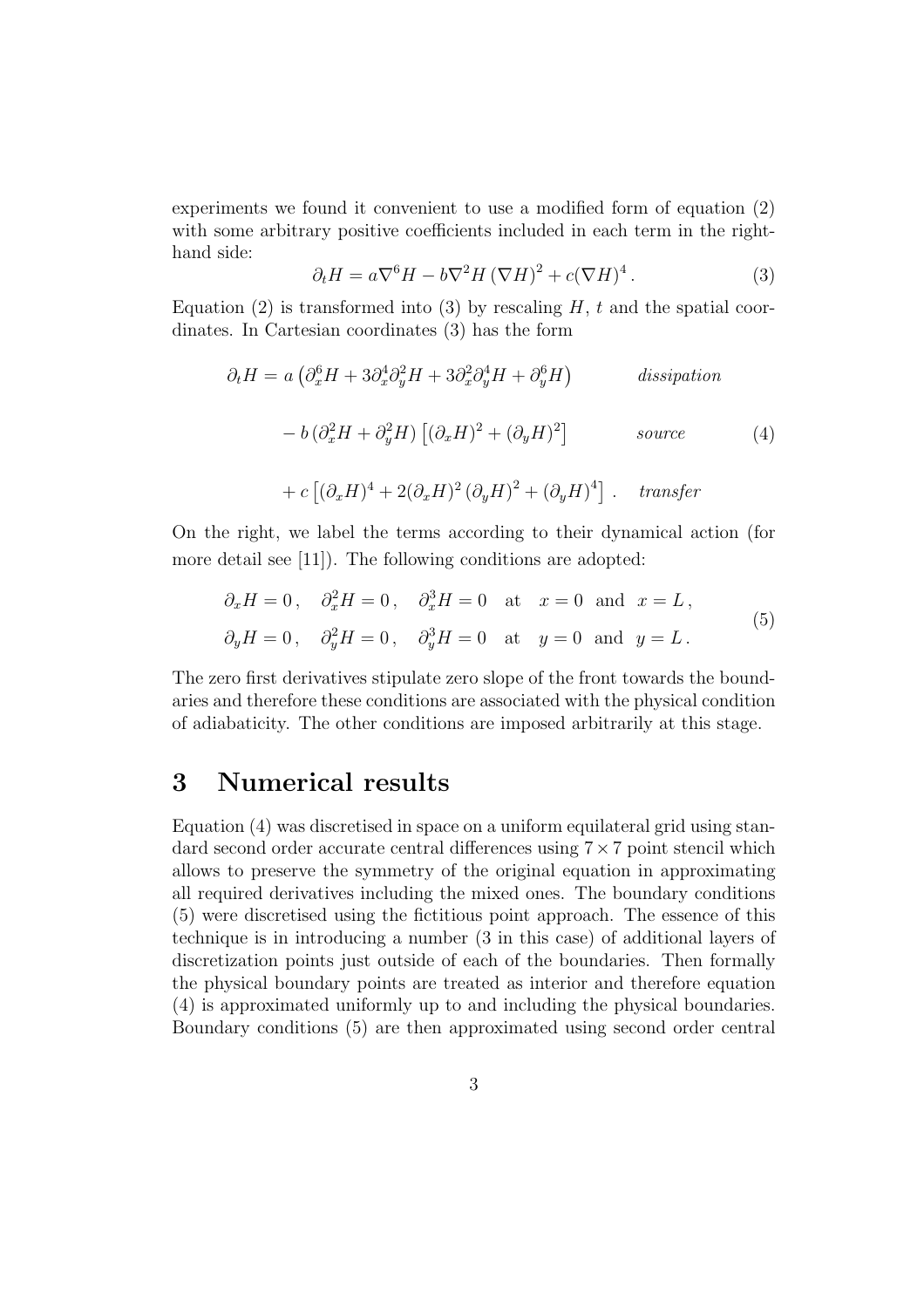

Figure 1: Numerical solution of equation (4) with boundary conditions (5) and initial pulse of magnitude  $H_0 = 35$  near the top right corner of the domain for  $a = c = 1$  and  $b = 10$ .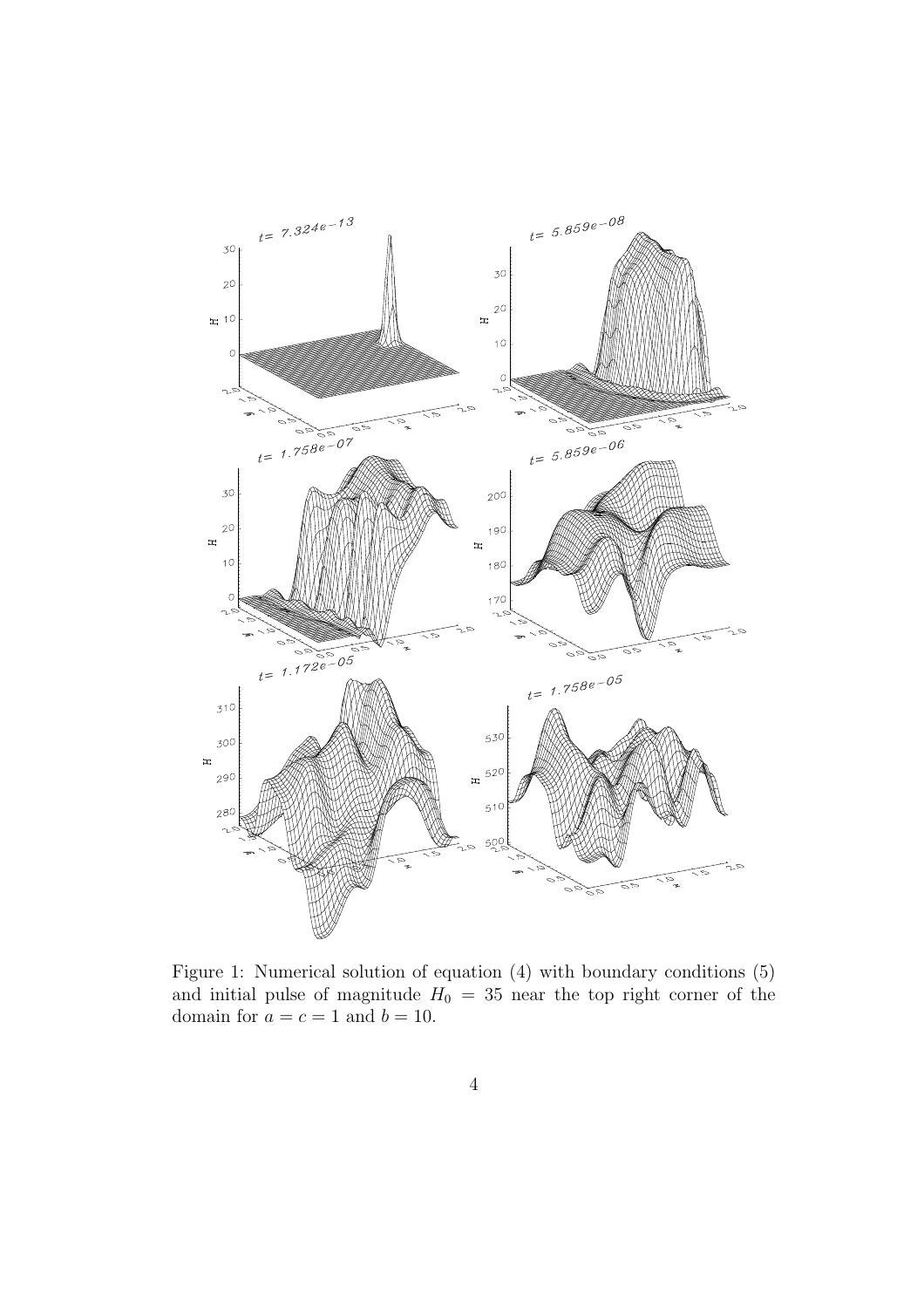

Figure 2: Average front position as a function of time. Parameters as in Figure 1.

finite differences and the resulting equations are used to eliminate the fictitious points in favor of the interior points adjacent to the boundary. This approach enables one to preserve the symmetry and the second order spatial accuracy up to and including the boundaries. This would not be possible to do using one-sided differences near the boundaries. Since equation (4) is nonlinear, to avoid expensive iterative solution of a system of nonlinear difference equations at each time step an explicit first order accurate forward Euler method was chosen for time discretization. To avoid numerical instability in time integration a sufficiently small time step was used. It was found that for the spatial discretization steps of  $\Delta x = \Delta y = 0.025$  (for which the numerical solution was obtained) the time step  $\Delta t = 0.003 \Delta x^6$ was sufficiently small to ensure numerical stability for all regimes including a very stiff initial stage with an initial condition of the form of a  $\delta$ -function placed asymmetrically near the top right corner  $(x, y) = (2, 2)$  of the domain, see the first plot in Figure 1. For the chosen set of parameters and geometry, despite the high symmetry of both the original equation and the adopted discretization scheme, the solution obtained from a slightly asymmetric initial state never becomes symmetric. Due to the nonlinearity the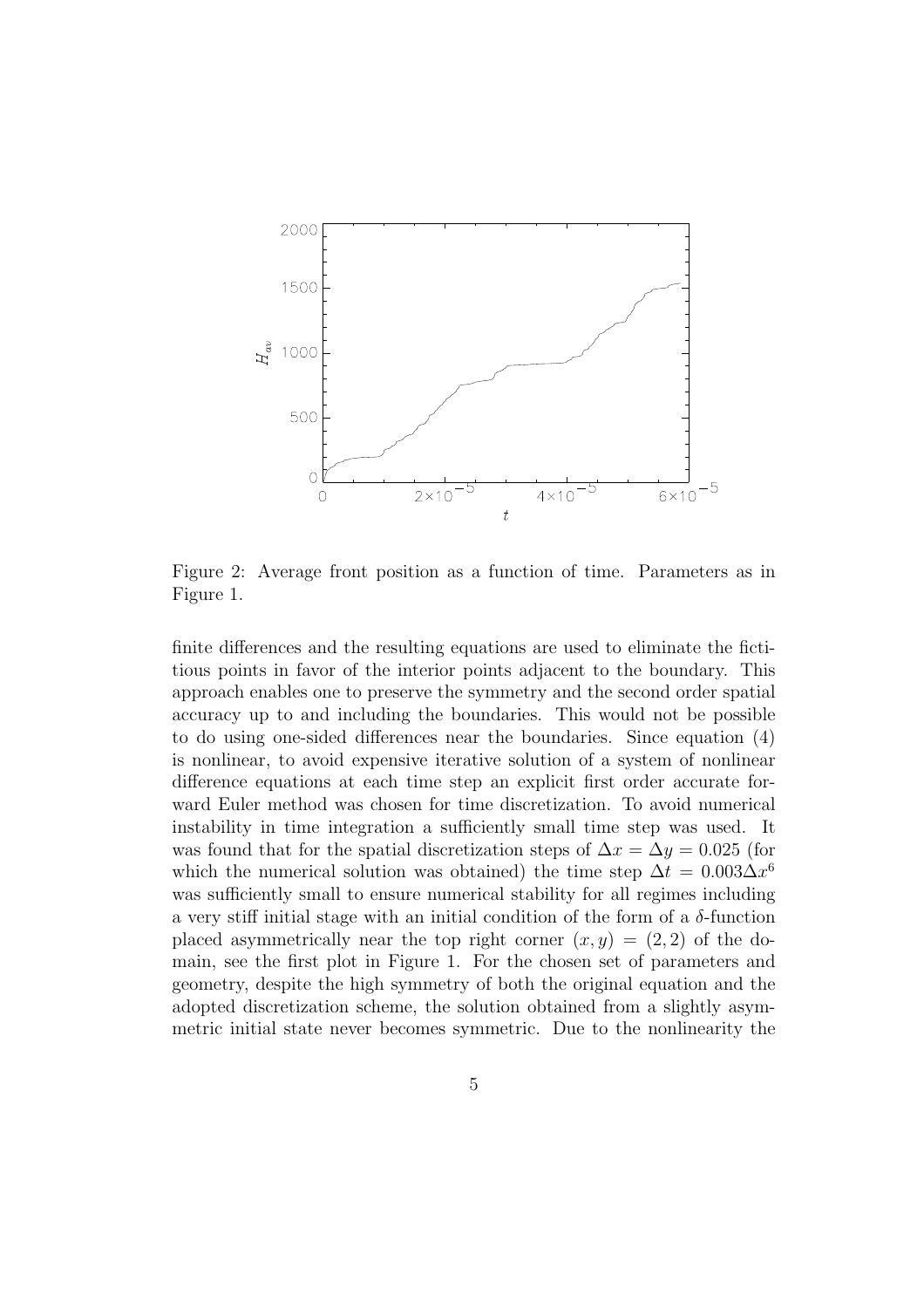

Figure 3: Counterclockwise spinning wave (circled) in the numerical solution of equation (4). Parameters as in Figure 1.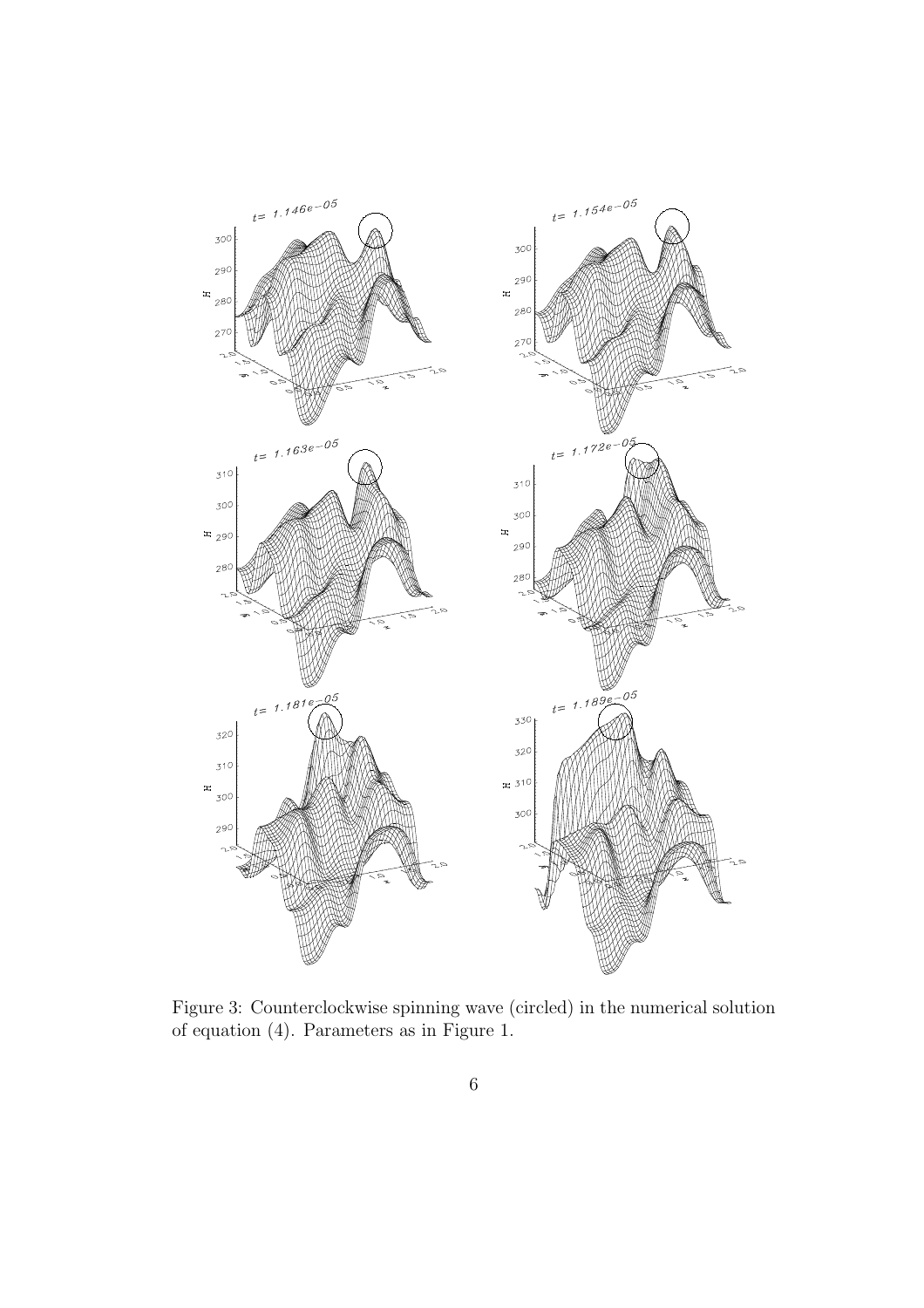relatively smooth initial front seen in the second snapshot in Figure 1 becomes unstable and develops secondary fronts as seen in the third snapshot. The nonlinear interaction of these multiple secondary fronts in turn leads to what appears to be chaotic dynamics for sufficiently large time, see snapshots 4–5 in Figure 1. Despite this overall chaotic behavior of a solution the average position of a front  $H_{av}$  always increases with time as shown in Figure 2 which confirms the relevance of the proposed model to realistic situation of a propagating combustion front. The dynamics of  $H_{av}$  shows that the front propagates with a non-constant speed with periods of slow laminar burning dominated by the diffusion terms in equation (4) followed by a rapid turbulent combustion largely determined by interactions of curvilinear fronts described by nonlinear terms in equation (4). The computations were performed up to time  $t \approx 5.9 \times 10^{-5}$  (80 millions time steps) and show that the front evolution for the chosen set of parameters remains intermittently chaotic. However a closer look at some intermediate stages of the front evolution indicates that model (4) admits shortliving solutions representing spinning waves which propagate along the boundaries of the domain. A series of snapshots presented in Figure 3 show a front (circled) propagating along the boundaries counterclockwise for some time before this motion is destroyed by nonlinear collisions with other local fronts corresponding to the maxima of the presented solution.

# 4 Conclusions

We presented selected results on 3D modeling of unstable combustion waves using the phenomenological model (4). Using numerical simulations we showed that the model preserves the property of metastability of an initially uniform front. When excited by a sufficiently strong perturbation the front forms a self-sustained structure moving predominantly in lateral direction. Such a motion is typical for spinning waves signs of which were detected in the presented numerical solution. However the obtained spinning waves are easily destroyed by collisions with other nonlinear local fronts. It is hoped that stable spinning solutions can be obtained from the suggested model by choosing carefully the appropriate set of model parameters and initial conditions.